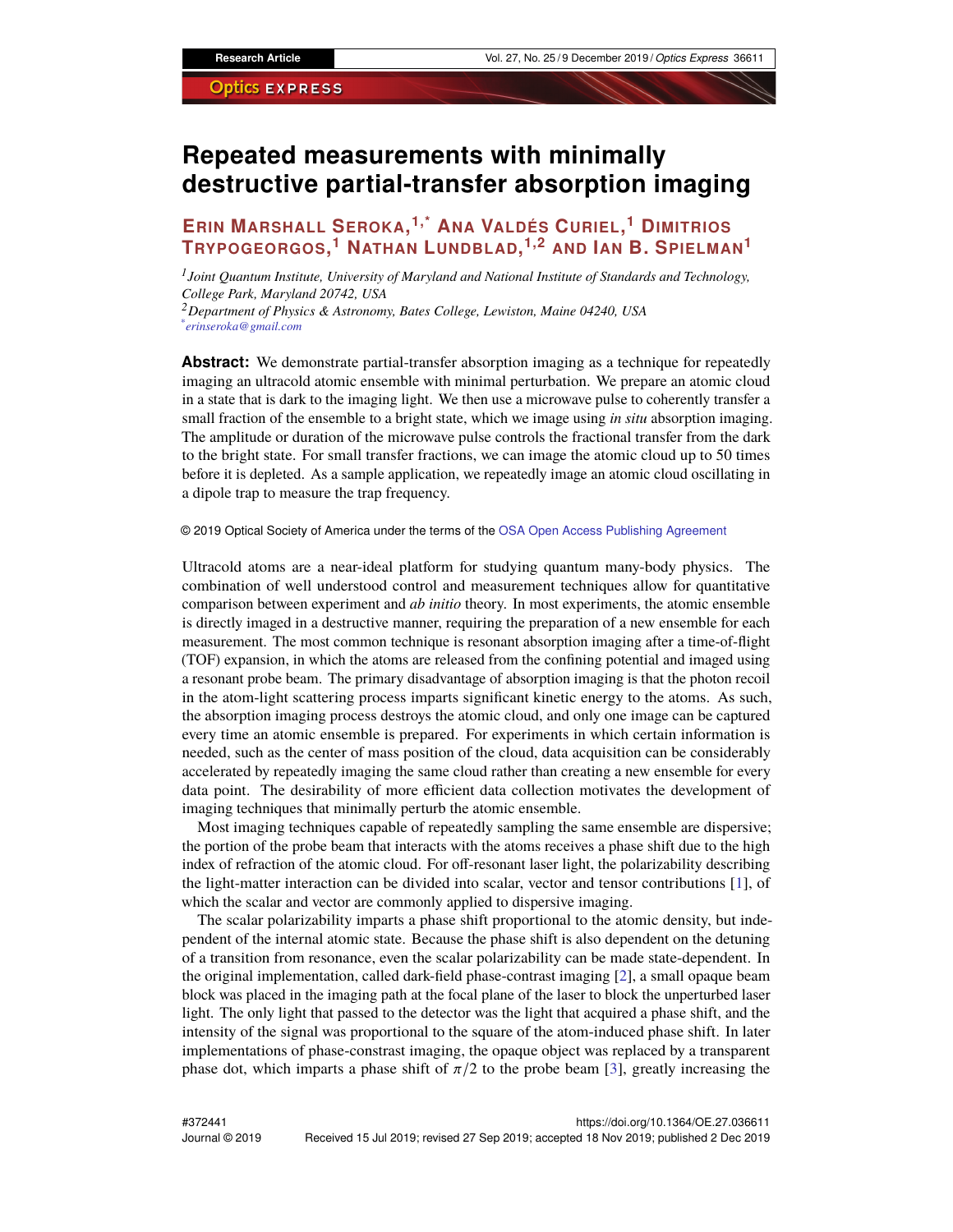signal-to-noise ratio (SNR) of the images. In a similar technique, phase-contrast polarization imaging [\[4\]](#page-12-3), a linear polarizer causes the probe beam and the scattered light from the atoms to constructively interfere, creating an image of the atomic cloud on the camera.

Alternatively, the light might acquire a vector phase shift that is proportional to the atoms' internal angular momentum, and dependent on the polarization state of the probe light. For a linearly polarized probe beam, the line of polarization rotates. An example of a technique that makes use of the vector phase shift is Faraday imaging [\[5\]](#page-12-4), in which a polarizing beam-splitter cube between the atomic cloud and the camera separates out the horizontal and vertical polarization components. The polarization of the probe beam is set such that the transmission through the cube is minimized in the absence of atoms. When atoms are present, the polarization rotation imparted to the beam allows some light to pass through to the camera. Similarly, in dual-port Faraday rotation imaging [\[6\]](#page-12-5), the two outputs of the beam-splitter cube are projected side-by-side onto a camera. A comparison of the two images allow for calculation of the cloud column density and spatial distribution. Most dispersive techniques rely on either the scalar or vector polarizability, although some, such as partial phase-contrast imaging [\[7\]](#page-12-6), use a combination of the two.

Non-dispersive methods for minimally-destructive imaging have also been implemented. For example, fluorescence imaging with photodetectors operating at the shot-noise limit [\[8\]](#page-12-7) detects the light scattered from the atomic cloud, but the acquired signal is typically weak due to the near-isotropy of the scattered light and the small solid angle over which that light can be collected. Diffraction-contrast imaging [\[9\]](#page-12-8) uses the diffraction of the probe beam due to the atoms to image the cloud.

Partial-transfer absorption imaging (PTAI), on the other hand, is a resonant absorption imaging technique that images only a small fraction of the cloud at a time, allowing for the same cloud to be repeatedly sampled. A fraction of the atoms in the atomic ensemble are transferred by a microwave pulse to an internal state that is on a cycling transition. The transferred atoms are imaged while the rest of the atoms remain virtually invisible to the imaging probe beam. The recoil momentum from the probe beam ejects the imaged fraction from the trap, and another fraction of the cloud may be imaged in the same way as the previous fraction. An early implementation of multi-shot absorption imaging transferred a fraction of atoms into a magnetically untrapped state, where they were then imaged in time-of-flight [\[10\]](#page-12-9). The first demonstration of PTAI for *in situ* applications showed that partial-transfer can be used to optimally image clouds of high optical depth by sampling a fraction of the cloud [\[11\]](#page-13-0). Imaging a fraction of the cloud is a repeatable step, and the fraction imaged may be tuned, but no one has yet characterized how the chosen fraction effects the signal-to-noise ratio of a series of images of the same atomic cloud or how many images of the same cloud may be captured.

Here, we demonstrate that the fraction of the cloud that is imaged may be easily tuned using either the duration or the amplitude of the microwave pulse, showing that PTAI is a tuneable minimally-destructive imaging technique well-suited for repeatedly imaging the same ensemble. PTAI is advantageous over other techniques in that the degree of perturbation to the cloud can be easily varied without the need to manufacture a phase dot, construct parallel beam paths, align a beam-splitter cube, or find an optimal probe beam detuning.

This manuscript is organized as follows. In Section [1,](#page-2-0) we discuss the theory underlying partial-transfer absorption imaging and define a way of quantifying the reproducibility of the measurement. In Section [2,](#page-3-0) we give more detail about our implementation of PTAI for imaging  $87Rb$  Bose-Einstein condensates (BECs). In Section [3,](#page-6-0) we show how the transferred fraction can be tuned to select the number of images captured and their relative signal. In Section [4,](#page-9-0) we characterize the signal-to-noise ratio of images produced using multi-shot PTAI. Finally, in Section [5,](#page-10-0) we demonstrate an example application of the multi-shot PTAI technique: measuring a collective oscillation of a trapped atomic cloud.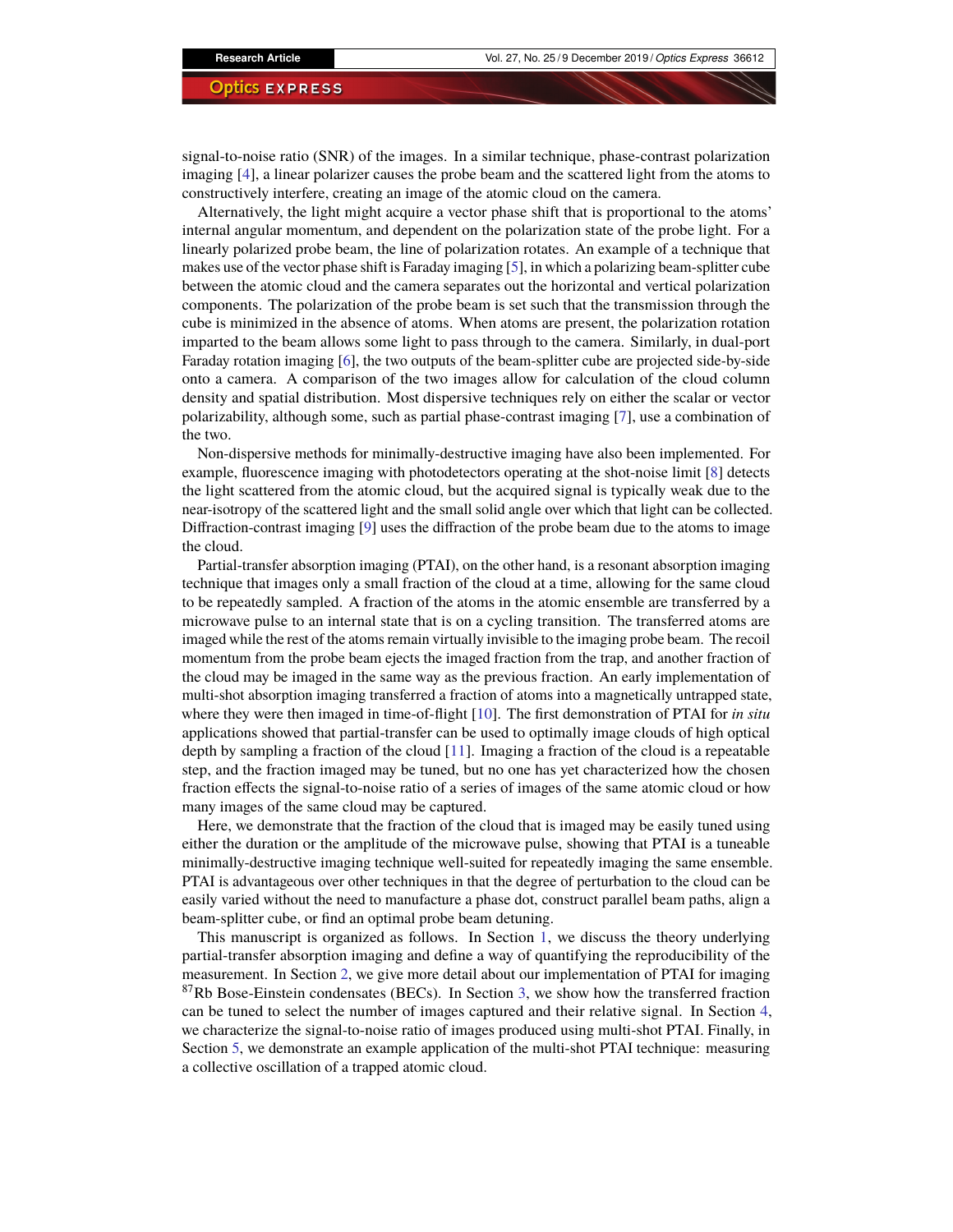#### <span id="page-2-0"></span>**1. Technique**

Conventional absorption imaging derives the column density of an atomic cloud from three images. In the first image, the atoms are exposed to an imaging probe beam that is resonant with an atomic transition. Light is absorbed and rescattered by the atomic ensemble, locally depleting the probe laser and leaving a shadow in the image of the beam as it arrives at the camera with intensity *I*atoms. The second image is taken under the same conditions as the first but with the atoms absent, to give an intensity *I*probe due to the probe beam. In the third image, the probe is turned off and *I*<sub>bgnd</sub> comprises the dark count noise of the camera, along with light from all other sources. The background intensity is subtracted from the other two intensity distributions to give  $I_f = I_{atoms} - I_{bgnd}$  and  $I_i = I_{probe} - I_{bgnd}$ .

The change in beam intensity as the photons are absorbed, which carries information about the cloud column density, is described by Beer's Law. The imaging beam is attenuated along the optical axis  $\mathbf{e}_z$  as it passes through an atomic cloud with number density  $n(x, y, z)$ . Including saturation effects present when the imaging beam's intensity *I* is not negligible compared to *I*sat, where  $I_{\text{sat}}$  is the saturation intensity for the relevant atomic transition, Beer's law is

$$
\frac{d\tilde{I}}{dz} = -n \frac{\sigma_0}{\alpha} \frac{\tilde{I}(z)}{1 + \tilde{I}},\tag{1}
$$

where  $\sigma_0$  is the resonant cross section [\[12,](#page-13-1)[13\]](#page-13-2). Here  $\tilde{I} = I/I_{\text{sat}}$ , such that all intensities are normalized to  $I_{\text{sat}}$ . The parameter  $\alpha$ , which must be determined experimentally, accounts for experiments imperfections, such as imperfect polarization of the probe beam, and corrections in approximating a multi-level atom as a two-level system.

Equation (1) can be integrated to give the optical depth (OD), or the integrated density along the imaging axis, as

$$
\sigma_0 n_{2D} = -\alpha \ln \left( \frac{\widetilde{I}_f}{\widetilde{I}_i} \right) + \widetilde{I}_i - \widetilde{I}_f,\tag{2}
$$

in terms of  $I_f$  and  $I_i$ , the beam intensities measured in the presence and in the absence of an atomic cloud, respectively, both with the background intensity subtracted and both normalized to *I*sat.

In PTAI, the trapped atoms are prepared in an electronic ground state  $|d\rangle$  that is dark to the imaging light, as shown in Fig. [1.](#page-3-1) Before an image is taken, a fraction  $\epsilon$  of the atoms is transferred from  $|d\rangle$  to a bright state  $|b\rangle$  using a coherent coupling field with Rabi frequency  $\Omega_{\text{bd}}/2\pi$  and then resonantly imaged on a  $|b\rangle \leftrightarrow |e\rangle$  cycling transition, where  $|e\rangle$  is an electronically excited state. The large radiation pressure from the imaging light serves to expel any atoms measured in |b\} from the trap, leaving behind the remainder in  $|d\rangle$  ready to be imaged once more. For small  $\epsilon$ , the same atomic cloud may be repeatedly sampled until it is slowly depleted by the succession of weak measurements.

Since most experiments capture image data on a CCD or a complementary metal-oxidesemiconductor (CMOS) sensor, we consider the number of atoms imaged onto a pixel of area *A*. The total number of atoms in the frame is the sum of the atom number in all pixels  $N = \sum_i n_{2D}A$ . The number of atoms expected in a PTAI image is the number of atoms that were transferred into  $|b\rangle$ . The atoms in the bright state represent a fraction  $\epsilon$  of the atoms initially prepared in  $|d\rangle$ , where

$$
\epsilon = \sin^2 \left( \frac{\Omega_{\text{bd}} t}{2} \right). \tag{3}
$$

Here  $\Omega_{\text{bd}}/2\pi$  is the Rabi frequency, and *t* is the duration of the coupling pulse. The number of atoms in  $|d\rangle$  before the *m*<sup>th</sup> PTAI shot is  $N_d^{(m)}$  $\epsilon^{(m)}$ , and the *m*<sup>th</sup> shot samples  $\epsilon N_d^{(m)}$  $\binom{m}{d}$  atoms, so the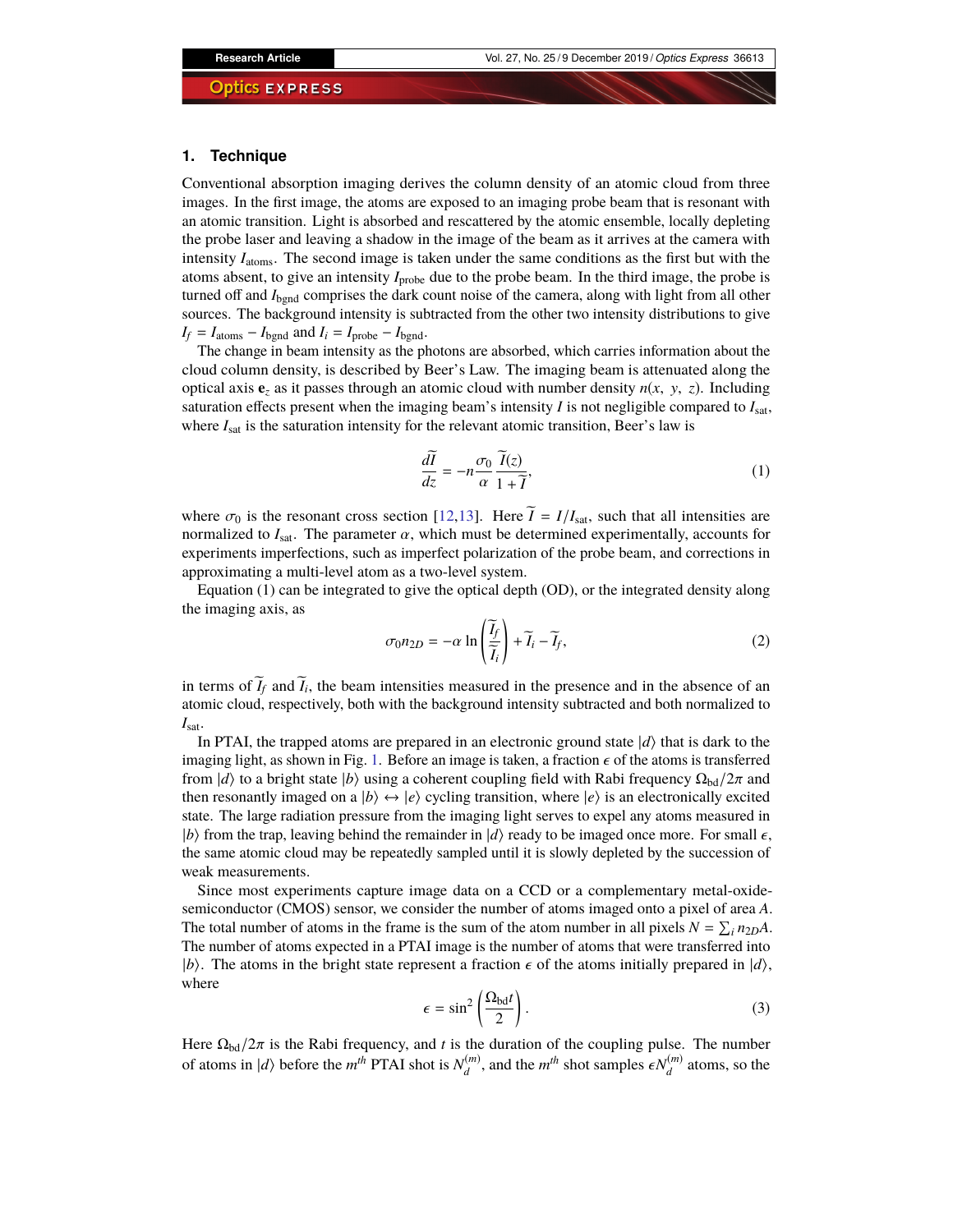

<span id="page-3-1"></span>**Fig. 1. (a)** Level diagram for the partial-transfer absorption imaging technique. The atoms are prepared in the dark state  $|d\rangle$ , and a fraction of the atoms are transferred from  $|d\rangle$  to  $|b\rangle$ by a coherent pulse (green) of frequency  $\Omega_{bd}$ . **(b)** A simple schematic of the partial-transfer absorption imaging system. The pink lines depict the probe beam, and the dotted region indicates a small solid angle of the light of frequency  $\Omega_{be}$ , emitted isotropically from the cloud as the atoms decay from  $|e\rangle$  to  $|b\rangle$ . The light is collected by the imaging lenses and re-focused onto a charge-coupled device (CCD).

number of atoms  $N_h^{(m)}$  $h_b^{(m)}$  in the  $m^{th}$  PTAI shot is

$$
N_b^{(m)} = \epsilon N_d^{(1)} (1 - \epsilon)^{m-1} = N_b^{(1)} \cos^{2(m-1)} \left( \frac{\Omega_{\text{bd}} t}{2} \right),\tag{4}
$$

where  $N_h^{(1)}$  $b<sub>b</sub>$  is the number of atoms in the first PTAI image. Equation (4) can also be expressed as an exponential function,

$$
N_b^{(m)} = N_b^{(1)} \exp\left(-\frac{m-1}{\xi}\right), \quad \text{with} \quad \xi = -1/\ln(1-\epsilon) \tag{5}
$$

as a way of quantifying the imaging repeatability in terms of the parameter  $\xi$ , which we call the longevity.

The fraction  $\epsilon$  of atoms transferred from the dark state  $|d\rangle$  to the bright state  $|b\rangle$  can be chosen by varying either the microwave pulse duration or amplitude. For  $t \ll 2\pi/\Omega_{\text{bd}}$ , only a small fraction of the atoms in  $|d\rangle$  will be transferred to  $|b\rangle$  for each image; as a result, tens of images of the same cloud may be captured, albeit with reduced signal. On the other hand, for

$$
t \approx 2\pi \left( q + \frac{1}{2} \right) / \Omega_{\text{bd}},\tag{6}
$$

where  $q \in \mathbb{N}$ ,  $\epsilon \to 1$  and only a couple images with a discernably-sized cloud may be captured. The  $\epsilon \to 1$  limit approaches standard *in situ* absorption imaging. Therefore, with multi-shot partial-transfer absorption imaging, any atomic species with a  $|d\rangle$ ,  $|b\rangle$ , and  $|e\rangle$  manifold like the one pictured in Fig. [1\(](#page-3-1)a) may be imaged repeatedly with a tuneable degree of repeatability and signal.

### <span id="page-3-0"></span>**2. Experiment**

We demonstrated the multi-shot PTAI technique using the  $D<sub>2</sub>$  transition hyperfine structure of <sup>87</sup>Rb. We began each experiment with a BEC in the  $5^{2}S_{1/2}$  electronic ground state in the  $|F = 1, m_F = -1$  sublevel, as shown in Fig. [2\(](#page-4-0)a). The  $|1, -1\rangle$  state served as our dark state |*d*i. The BEC was confined in a crossed optical dipole trap formed by two 1064 nm beams propagating along  $\mathbf{e}_x$  and  $\mathbf{e}_y$ . We broke the degeneracy of the three  $m_F$  magnetic sub-levels in the  $F = 1$  manifold with an approximately 2 mT bias field along  $\mathbf{e}_z$  that produced a Zeeman splitting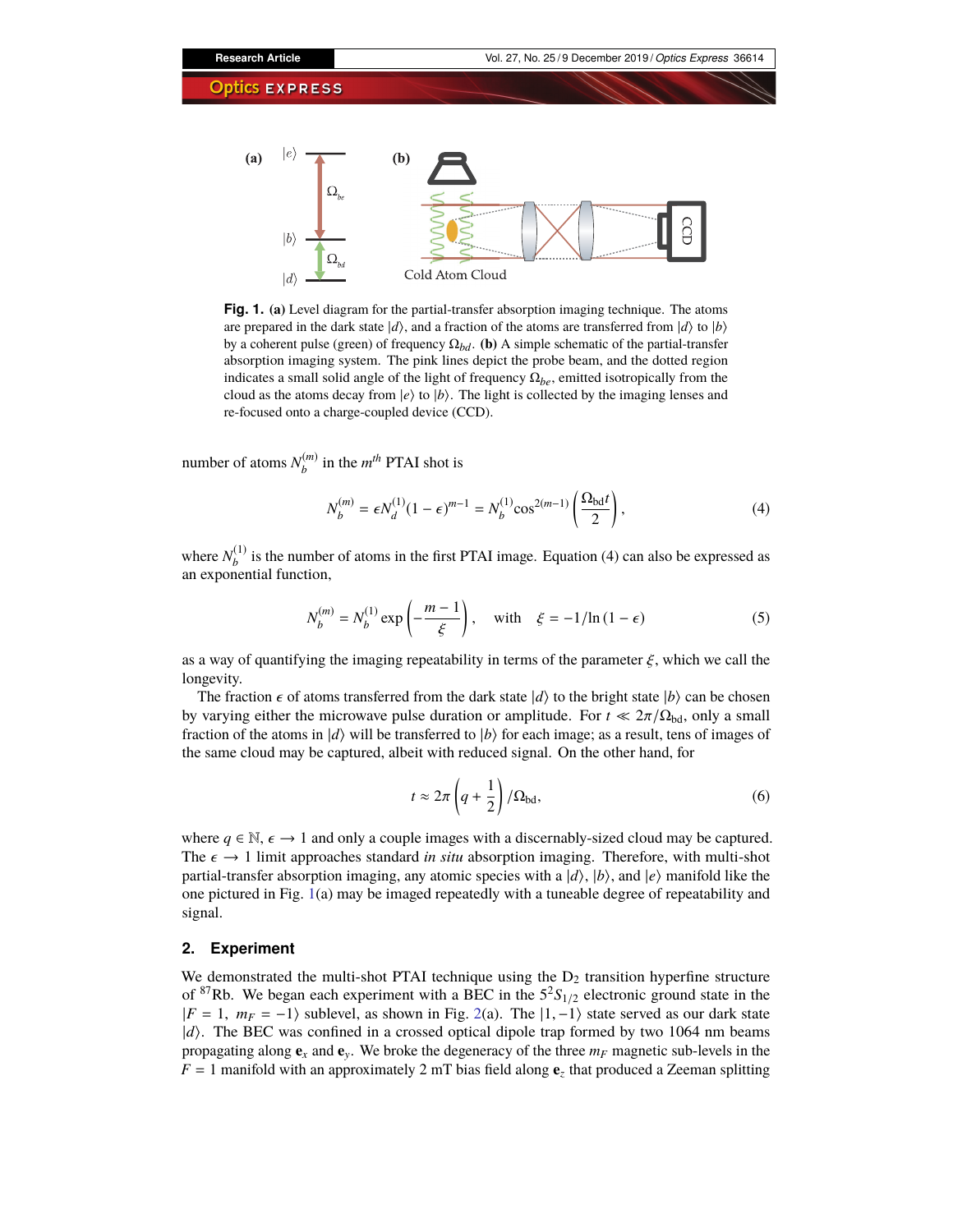

<span id="page-4-0"></span>**Fig. 2.** Partial-transfer absorption imaging. **(a)** We used the hyperfine structure of the  $5^{2}S_{1/2}$  electronic ground state of <sup>87</sup>Rb to resolve the  $|d\rangle$  and  $|b\rangle$  states, and we imaged on the  $D_2$  transition. A 6.8 GHz coherent microwave pulse (green) coupled the dark state,  $|1, -1\rangle$ , to the bright state,  $|2, -2\rangle$ . A  $\lambda = 780$  nm laser (pink) coupled the bright state to the excited state,  $\{3, -3\}$ . **(b)** The imaging system, including the TOF and *in situ* imaging paths, is shown. *L*1 is a compound lens pair consisting of a 60 mm achromatic doublet lens and a 300 mm plano-convex singlet lens. *L*2 is a second compound lens pair consisting of a 500 mm plano-convex singlet and a 250 mm achromatic lens. *L*<sup>3</sup> is a 150 mm achromatic doublet. *L*<sup>4</sup> is a 750 mm achromatic doublet. **(c)** Six PTAI images taken of the same BEC using the *in situ* CCD camera as shown. For each image, a 12 µs pulse at a Rabi frequency of approximately 14.3 kHz transferred a fraction of the cloud from the dark state to the bright state. The atoms were imaged on the cycling transition.

 $x$  position ( $\mu$ m)

of  $g_F \mu_B B/h \approx 14$  MHz between  $|1, -1\rangle$  and  $|1, 0\rangle$ , where  $g_F$  is the hyperfine Landé *g*-factor,  $\mu_B$ is the Bohr magneton, *B* is the magnetic field strength, and *h* is Planck's constant.

We used microwave pulses, tuned to the 6.8 GHz ground state hyperfine splitting, with variable duration (from 2 μs to 304 μs) and variable Rabi frequency (from  $15/2π$  kHz to  $90/2π$  kHz) to place each atom in a superposition of  $|1, -1\rangle$  and  $|2, -2\rangle$ . The microwave pulses effectively transferred a fraction  $\epsilon$  of the BEC into  $|2, -2\rangle$ , which served as our bright state  $|b\rangle$ . The microwave transition is depicted by the green arrow in Fig. [2\(](#page-4-0)a).

The microwave pulses were generated by a Stanford Research Systems SG384 signal generator [\[14\]](#page-13-3). Coupling the microwave signal and an approximately 100 MHz signal from a Novatech 409B direct-digital synthesizer into a Marki IRW0618 mixer allowed us to vary the microwave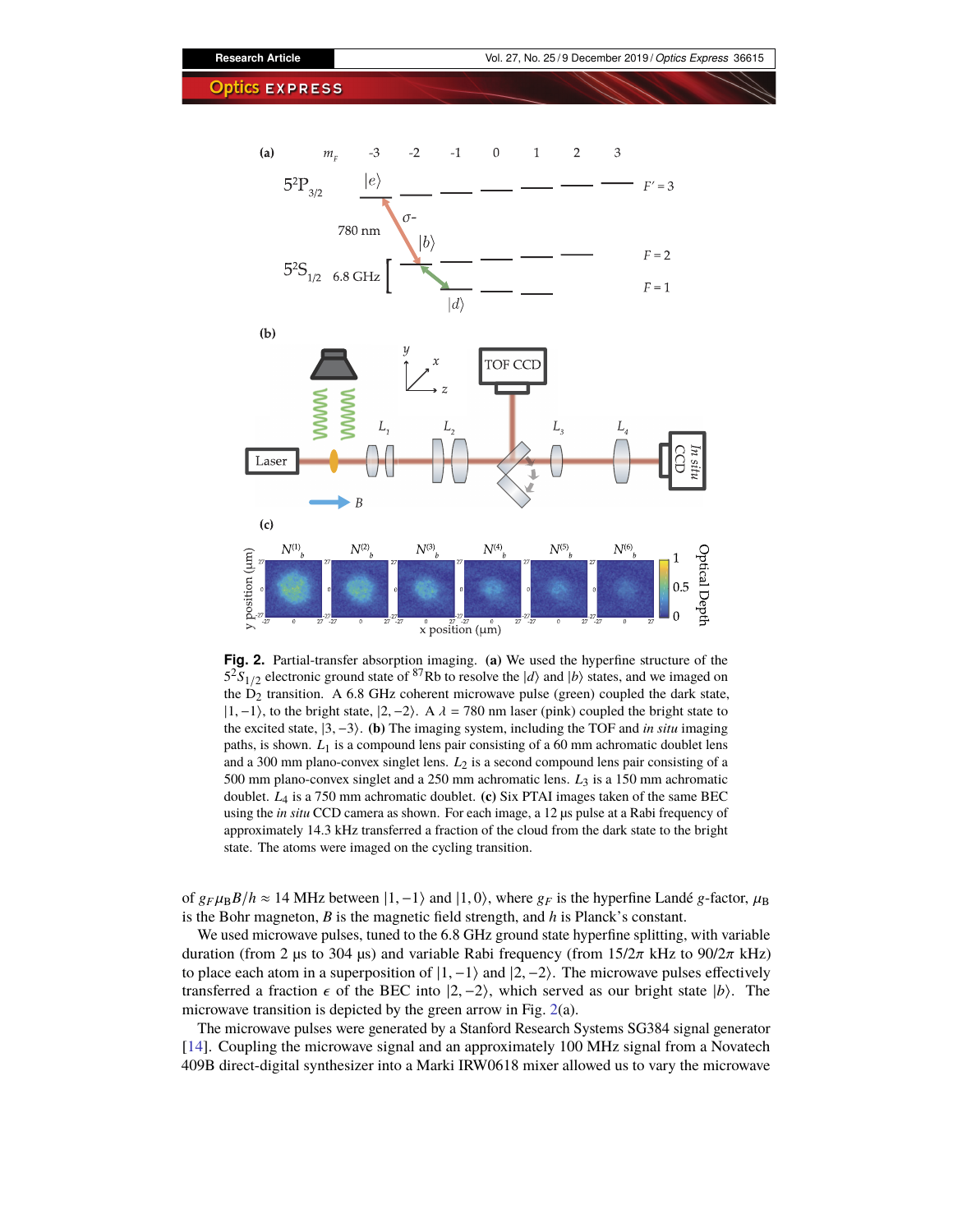signal across tens of MHz. The signal then passed through an analog voltage-controlled General Microwave Herley D1956 attenuator and a Microwave Amplifiers AM53 amplifier to control the signal amplitude. A MCLI CS-57 circulator-isolator prevented power from being reflected back toward the source and instead dumped any reflected signal into a Minicircuits 42 ZX47-40-S+ power detector. We maximized the power sent to the atoms by tuning a downstream Maury Microwave 1819C stub tuner, optimized to the output in the power detector. Finally, the signal was delivered to a microwave waveguide directed at the atoms.

Once a fraction of the cloud had been transferred to the bright state, we imaged those atoms at an intensity of  $\widetilde{I} = 0.25(2)$  [\[15\]](#page-13-4) on the cycling transition coupling  $|2, -2\rangle$  to  $|F' = 3, -3\rangle$  (our excited state  $|e\rangle$ ). We used resonant *in situ* absorption imaging to measure the spatial density distribution of the atoms in  $|2, -2\rangle$ . Because the transition from  $|1, -1\rangle$  to the allowed excited states is far-detuned from the imaging transition, the atoms in  $|1, -1\rangle$  were only minimally perturbed during the imaging process.

Radiation pressure from the imaging process rapidly accelerated the measured atoms, expelling them from our comparatively shallow optical dipole trap, and leaving the unmeasured atoms all in  $|1, -1\rangle$ , ready to be measured once more. Atoms were repeatedly transferred to  $|2, -2\rangle$  and imaged as the number of atoms in  $|1, -1\rangle$  continued to decrease.

We used *in situ* imaging for all PTAI experiments, but we also used standard TOF absorption imaging for preliminary calibrations, as well as to benchmark the performance of our *in situ* imaging system. The TOF absorption imaging system contains two pairs of compound lenses, which provide a magnification of 3.19(3) for a 21 ms TOF along **e***<sup>z</sup>* , and terminates at a PointGray Flea3 camera. Our *in situ* imaging system complements the TOF imaging system with an additional telescope giving an *in situ* magnification of 16.0(2) and terminates at a Princeton Instruments ProEM HS:512BX3 camera. A flipper mirror allows us to switch between the TOF absorption imaging camera and the *in situ* PTAI camera. The two imaging laser-beam paths are shown in Fig. [2\(](#page-4-0)b), and sample PTAI images are shown in Fig. [2\(](#page-4-0)c).



<span id="page-5-0"></span>**Fig. 3.** Coherent transfer measured using TOF and *in situ* absorption imaging. **(a)** The fraction of atoms transferred into  $|F = 2\rangle$  after variable microwave pulse duration shows Rabi oscillation with a frequency  $\Omega_{\text{bd}}/2\pi = 5.03(33)$  kHz. We measured the transfer fraction using TOF absorption imaging (blue squares) and *in situ* absorption imaging (black circles). The grey shading indicates regions where the optical depth of a typical shot is  $\gtrsim$  3. The transfer fraction in the grey regions is underrepresented due to extinction of the probe beam in high-OD atomic clouds. Atom number uncertainties are smaller than the data points. **(b)** The measured fraction transferred into the bright state increases with the microwave pulse amplitude. As  $\epsilon$  is increased by strengthening the pulse, the number of atoms  $N_b^{(1)}$ <br>first PTAI shot increases linearly for  $\epsilon < 0.04$ . Firror hars represent the 95% conf  $\int_b^{(1)}$  in the first PTAI shot increases linearly for  $\epsilon \le 0.04$ . Error bars represent the 95% confidence bounds on  $N_h^{(1)}$  $b^{(1)}$ .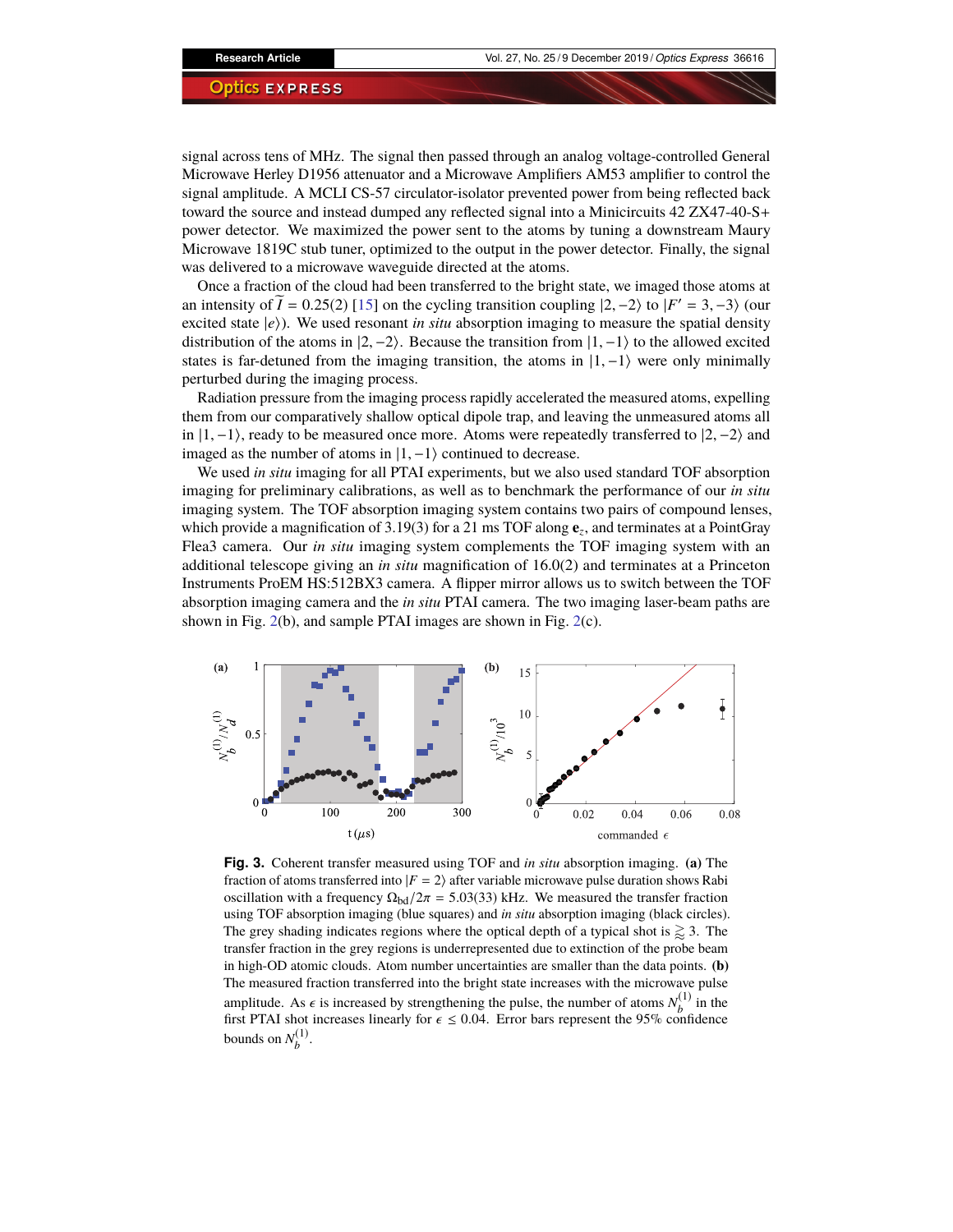Figure [3\(](#page-5-0)a) demonstrates Rabi oscillation between the dark and bright states as measured on our TOF absorption imaging system. A variable fraction  $\epsilon$  of atoms, determined by the microwave pulse duration *t*, was transferred from  $|1, -1\rangle$  to  $|2, -2\rangle$ . The two BECs were separated spatially during time-of-flight using the Stern-Gerlach technique. For each image, the number of atoms in  $|2, -2\rangle$  was compared to the total number of atoms in both states. The fraction transferred as a function of time shows characteristic Rabi oscillation behavior with a Rabi frequency  $\Omega_{\text{bd}}/2\pi = 5.03(33)$  kHz. Similarly, the fraction of atoms in  $|2, -2\rangle$  as a function of time, measured using *in situ* absorption imaging, is shown in Fig. [3\(](#page-5-0)a). In the gray regions, the *in situ* OD, calculated according to Eq. (2), was in excess of 3, marking regions where *in situ* absorption imaging fails. White regions indicate a smaller OD. It is difficult to image a high-OD cloud due to extinction of the imaging probe beam, so the atom number in the grey region inferred using Eq. (1) greatly underestimates the actual transferred population.

Nevertheless, the atom number measured in the bright state in the first PTAI shot is linear in  $\epsilon$  for small  $\epsilon$ , as shown in Fig. [3\(](#page-5-0)b), in which the transfer fraction is tuned by varying the microwave pulse amplitude rather than the pulse duration. We determined the total number of atoms originally prepared in  $|1, -1\rangle$  by taking  $N_h^{(m)}$  $b^{\binom{m}{k}}$  / $\epsilon$  for each point falling along the line. We calculated that the total atom number is  $2.17(10) \times 10^5$  atoms, which is the figure we used in the characterization of  $\xi$ .

#### <span id="page-6-0"></span>**3. Tuneability**

As in any minimally-destructive imaging system, there is a trade-off between the number of images one is able to capture of the same atomic cloud and the signal strength of each of those images. Thus, the ability to tune the system parameters to achieve a high signal and maximal longevity  $\xi$  of the cloud is desirable. As is evident from Fig. [4\(](#page-7-0)a), choosing a high  $\xi$  (low  $\epsilon$ ) produces a long series of reduced-signal images. Choosing a low  $\xi$  (high  $\epsilon$ ) results in a series in which the first few images have enhanced signal. The system can thus be tuned to produce the desired balance of signal and number of images, as shown in Fig. [4\(](#page-7-0)b).

When  $\epsilon$  is tuned using either the microwave pulse duration or the microwave pulse amplitude,  $\xi$  is generally observed to be smaller than expected. Atom-atom scattering is one contributing factor: as  $\epsilon$  increases and more atoms in  $|2, -2\rangle$  are expelled from the trap, they are likely to recoil off atoms in  $|1, -1\rangle$ , expelling some of the untransferred population from the dipole trap. Thus the  $|1,-1\rangle$  population being sampled is smaller than predicted. Atom-loss mechanisms are non-trivial, and we develop a model for atom-atom scattering which also includes other loss processes, such as the formation of molecules when electronically excited atoms collide with ground state atoms. We include multiple processes into a single fit parameter to achieve an estimate of shot-to-shot atom loss.

For a 3-dimensional atom density  $n$ , each pulse leads to a density  $\epsilon n$  of atoms in the bright state. Each transferred atom interacts with atoms in the dark state with a scattering rate  $\Gamma = n\sigma v$ , where  $\sigma$  is the scattering cross-section, and  $\nu$  is the velocity of the atom in the bright state. Assuming that after each scattering event an atom at rest in the dark state is now moving, the scattered atom density can be described according to the following differential equation.

$$
\frac{dn_{scatt}}{dt} = [(1 - \epsilon)n - n_{scatt}] \sigma v[\epsilon n + n_{scatt}] \tag{7}
$$

This expression can be divided by the initial density and integrated to give

$$
\epsilon_{\text{eff}} = 1 + \frac{1}{-1 + \frac{e^{ntv\sigma}\epsilon}{-1+\epsilon}}
$$
(8)

where *t* is the microwave pulse duration. We create a dimensionless fit parameter  $\beta \approx t \sigma v/V$ , where *V* is the volume of the atomic cloud and we assume uniform atom density. We can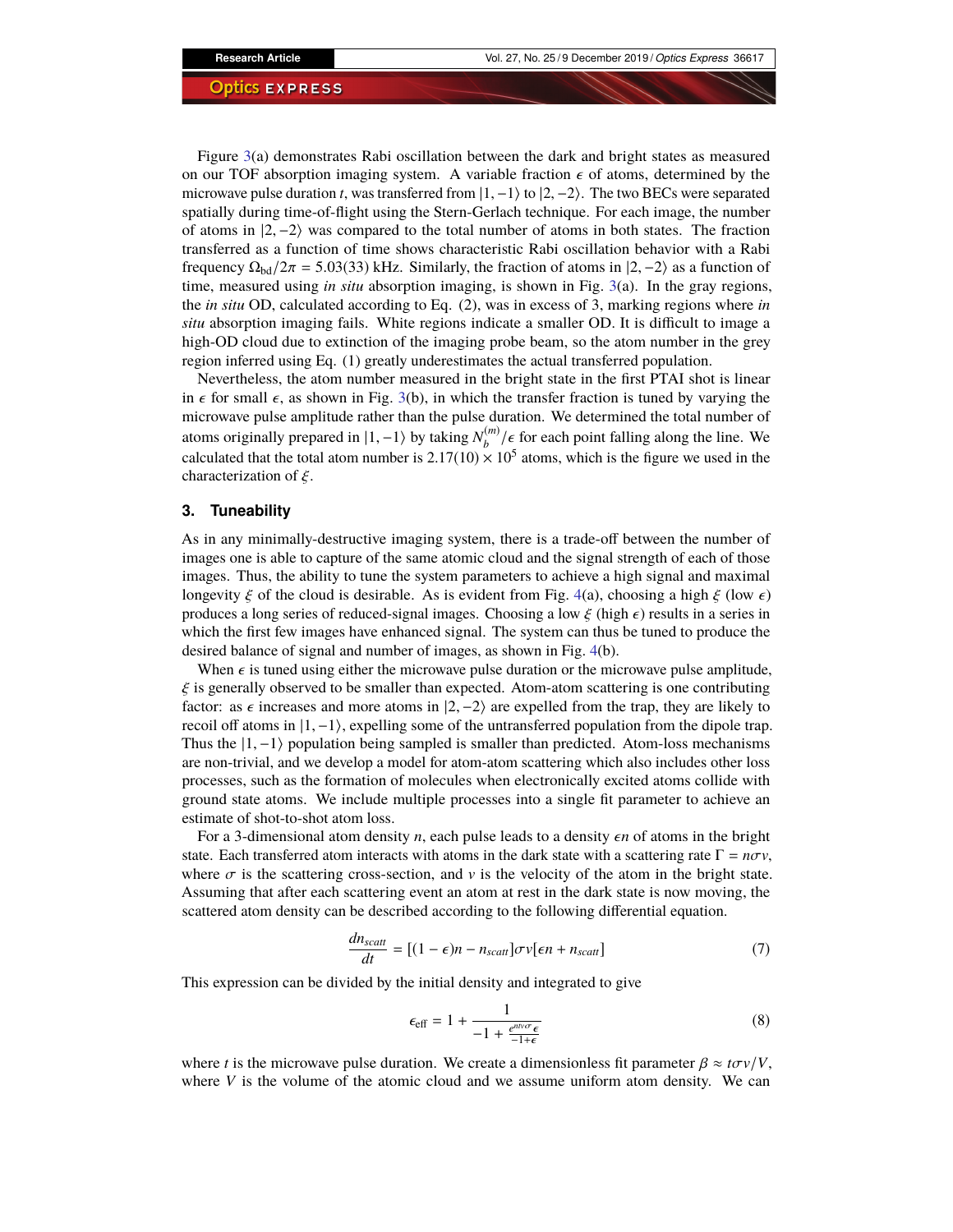



<span id="page-7-0"></span>**Fig. 4.** The effect of transfer strength on measured atom number in a PTAI series. **(a)** Examples of weak transfer (top image) and strong transfer (second image) are shown, each displaying the first 15 images of the PTAI series. The second pair of images represent the integrated atom number in each of the 15 images for the weak transfer and strong transfer examples above. **(b)** Measured atom number varies with transfer strength, here determined by the microwave pulse duration. Each row represents the total atom number measured in each of 58 images of a single BEC, taken 4 ms apart, in chronological order from left to right, for a given pulse duration. The Rabi frequency was about 4.9 kHz. **(c)** The integrated atom number is plotted as a function of shot index for both the weak transfer series (triangles) and the strong transfer series (squares). To determine  $N<sub>h</sub><sup>(1)</sup>$ the strong transfer series (squares). To determine  $N_b^{(1)}$  and  $\xi$  for a given transfer fraction, the data is fit to the exponential in Eq. (5) (red) and the rescattering model based on Eq. (9) (blue).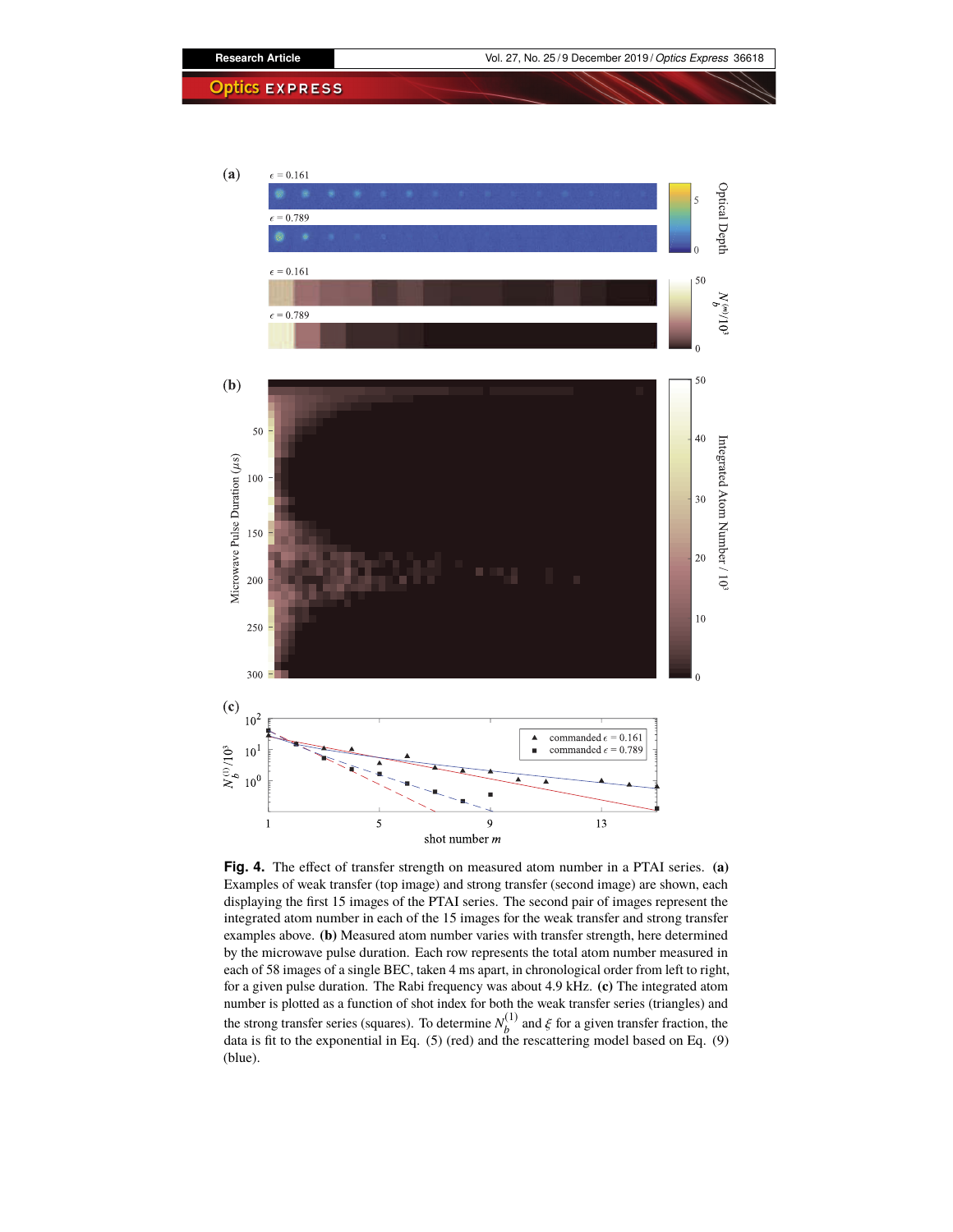make an order-of-magnitude estimate of  $\beta$  by taking  $n = 1.0 \times 10^6$  m<sup>-3</sup>, the interaction distance<br> $vt = 10^{-6}$  m, and  $\sigma = 4\pi \times (5 \times 10^{-9})^2$  m<sup>2</sup>. Heing these estimates, we expect  $\beta \approx 0.31$ *vt* = 10<sup>-6</sup> m, and  $\sigma = 4\pi \times (5 \times 10^{-9})^2$  m<sup>2</sup>. Using these estimates, we expect  $\beta \approx 0.31$ .<br>In this model, the number of atoms left in  $|E - 1\rangle$  after the *m*<sup>th</sup> image is taken is

In this model, the number of atoms left in  $|F = 1\rangle$  after the *m*<sup>th</sup> image is taken is

$$
N_d^{(m+1)} = N_d^{(m)} \frac{1 - \epsilon}{1 + \epsilon(e^{N_d^{(m)}\beta} - 1)},
$$
\n(9)

rather than  $N_A^{(m)}$  $d_d^{(m)}(1-\epsilon)$ . To find  $\beta$ , we fit the atom number vs. shot number for many PTAI images it has both  $\epsilon$  and  $\beta$  as free parameters took a weighted average of the resulting values to Eq. (9) with both  $\epsilon$  and  $\beta$  as free parameters, took a weighted average of the resulting values of  $\beta$ , and obtained a value of 0.91. We used that weighted average as  $\beta$  when we fit the data again to measure  $\epsilon$  (and hence  $\xi$ ) for each commanded transfer fraction.

Comparisons of Eq.  $(5)$  and the Eq.  $(9)$  are shown in Fig. [4\(](#page-7-0)c). Integrated atom numbers for two different PTAI image series, one with a low transfer fraction and one with a high transfer fraction, are shown. The red curves show the fit to Eq. (5), and the blue curves show the fit to the rescattering model in Eq. (9). The reduced chi-squared values for the fits to Eq. (5) are 0.563  $(\epsilon = 0.161)$  and 0.297 ( $\epsilon = 0.789$ ), and the reduced-chi squared values for the fits to Eq. (9) are 0.363 ( $\epsilon$  = 0.161) and 0.292 ( $\epsilon$  = 0.789). As one can see from the figure and the fit statistics, the rescattering model is a better fit to the data.

Another comparison of the two models can be seen in Fig. [5,](#page-8-0) where the red curves depict the expected values of  $\xi$  based on the commanded  $\epsilon$  as described in Section [1.](#page-2-0), the black circles depict the measured  $\xi$  determined from a simple exponential fit as in Eq. (5), and the blue squares depict the measured  $\xi$  once the data is fit to Eq. (9) rather than a simple exponential. For the exponential model, we fit the atom number in a series of PTAI shots to an exponential function and used the decay constant to obtain  $\xi$  as in Eq. (5). For the rescattering model, we fit the atom number in a series of PTAI shots to Eq. (9) with  $\epsilon$  as a free parameter and obtained  $\xi = -1/\ln(1 - \epsilon)$  as in Eq. (5). Analyzing the data using the rescattering model more often produces the expected value of the longevity, especially for high values of  $\xi$ , or, equivalently, low values of  $\epsilon$ , as shown in Fig. [5\(](#page-8-0)b).



<span id="page-8-0"></span>**Fig. 5.** The tuneability of  $\xi$ . The red curves depict the expected values of  $\xi$  based on the model in Section [1.](#page-2-0) The black circles depict the value of  $\xi$  obtained from an exponential fit as shown in Fig. [4\(](#page-7-0)b), and the blue squares depict the values of  $\xi$  obtained from a fit to a model which accounts for atomic recoil after coherent transfer, as described in Eq. (9), with  $\beta = 0.91$ . Error bars represent 95% confidence intervals. **(a)** The longevity  $\xi$  varies as a function of the duration of the microwave pulse. **(b)** The longevity  $\xi$  varies as a function of the fraction transferred. Here the longevity is tuned by varying the amplitude of the microwave pulse.

The two panels in Fig.  $5(b)$  $5(b)$  depict different ways of tuning the longevity. In Fig.  $5(a)$ , we tuned  $\xi$  by varying the microwave pulse duration as described in Section [1.](#page-2-0) In Fig. [5\(](#page-8-0)b), we tuned  $\xi$  by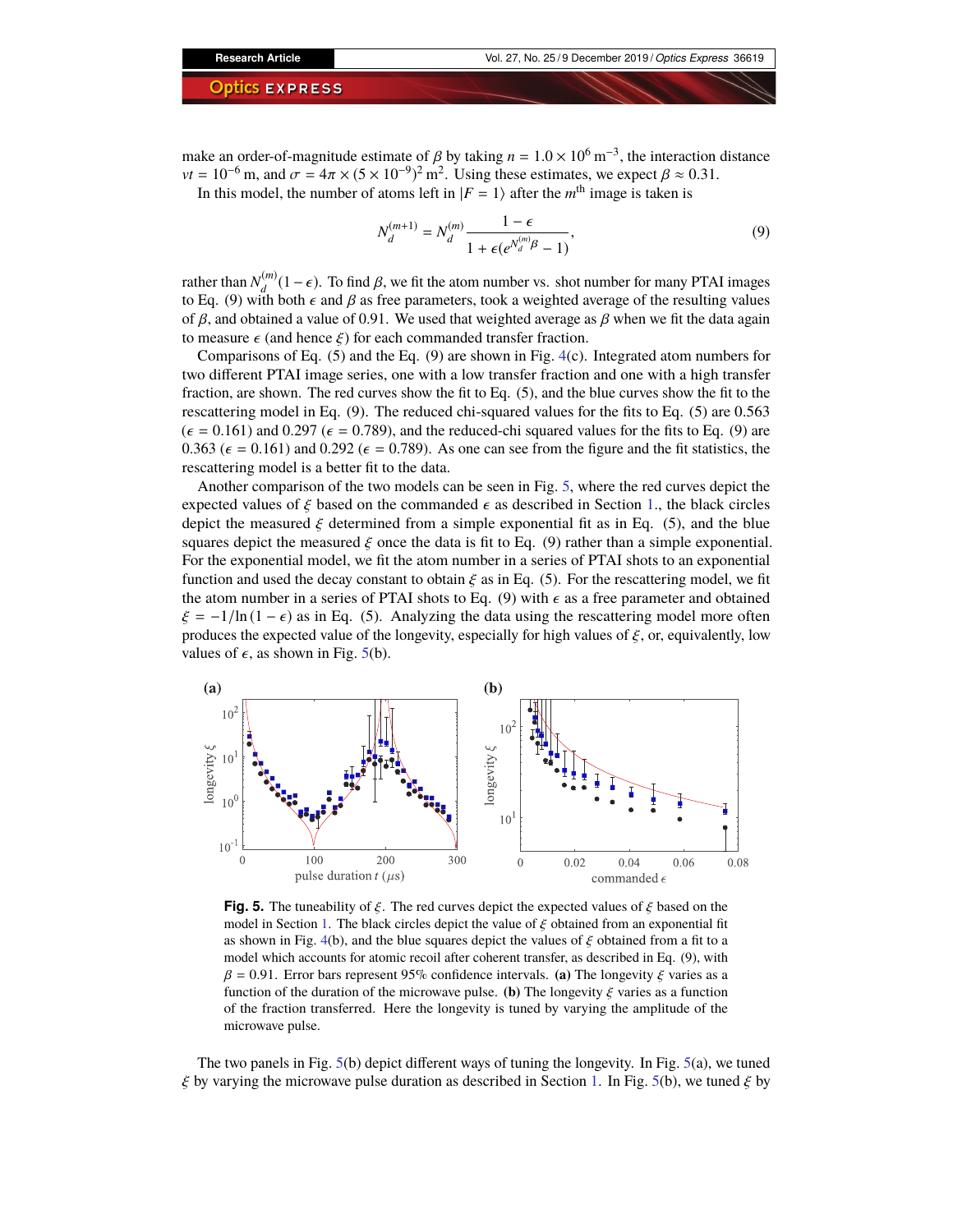varying the microwave pulse amplitude, such that higher degrees of pulse attenuation decreased the commanded transfer fraction  $\epsilon$ . The fact that the longevity can be tuned in different ways illustrates the versatility of the partial-transfer imaging technique for implementation in various experiments.

## <span id="page-9-0"></span>**4. Signal-to-noise ratio**

The tuneability of multi-shot PTAI can also be demonstrated by a calculation of the signal-to-noise ratio, as shown in Fig. [6.](#page-9-1) The SNR for each image is

$$
SNR = \mu_s/\sigma_s \tag{10}
$$



<span id="page-9-1"></span>**Fig. 6.** Single pixel signal-to-noise ratio of multi-shot PTAI images. **(a)** The SNR was measured as described in Eq. [\(4.](#page-9-0)). Because the microwave pulse duration was used to vary  $\epsilon$ , which is defined according to Eq. (3), the vertical axis increases non-linearly from 0 to 1. **(b)** The SNR was modeled based on the image OD and the background noise. **(c)** For  $\epsilon = 0.02$ , the SNR of the earliest shots is about 4 and remains near 2 even after 20 shots. The red curve represents the modeled SNR. **(d)** For  $\epsilon = 0.50$ , the SNR of the first shots is in excess of 4 but drops below 2 in less than 10 shots. The red curve represents the modeled SNR.

where  $\mu_s$  is the mean value of  $n_{2D}$  in a  $7 \times 7$  pixel region centered on the point of maximum<br>up The poise  $\sigma_s$  is calculated by finding the standard deviation of the same region. To signal. The noise  $\sigma_s$  is calculated by finding the standard deviation of the same region. To mitigate the effect of shot-to-shot fluctuations, we averaged the background  $I_s \rightarrow \text{over all images}$ mitigate the effect of shot-to-shot fluctuations, we averaged the background *Ibgnd* over all images to remove its contribution to the noise, leaving behind photon shot noise as the leading source of noise. In these data, we varied  $\epsilon$  from 0 to 1 by changing the microwave pulse length from 0  $\mu$ s to 100  $\mu$ s.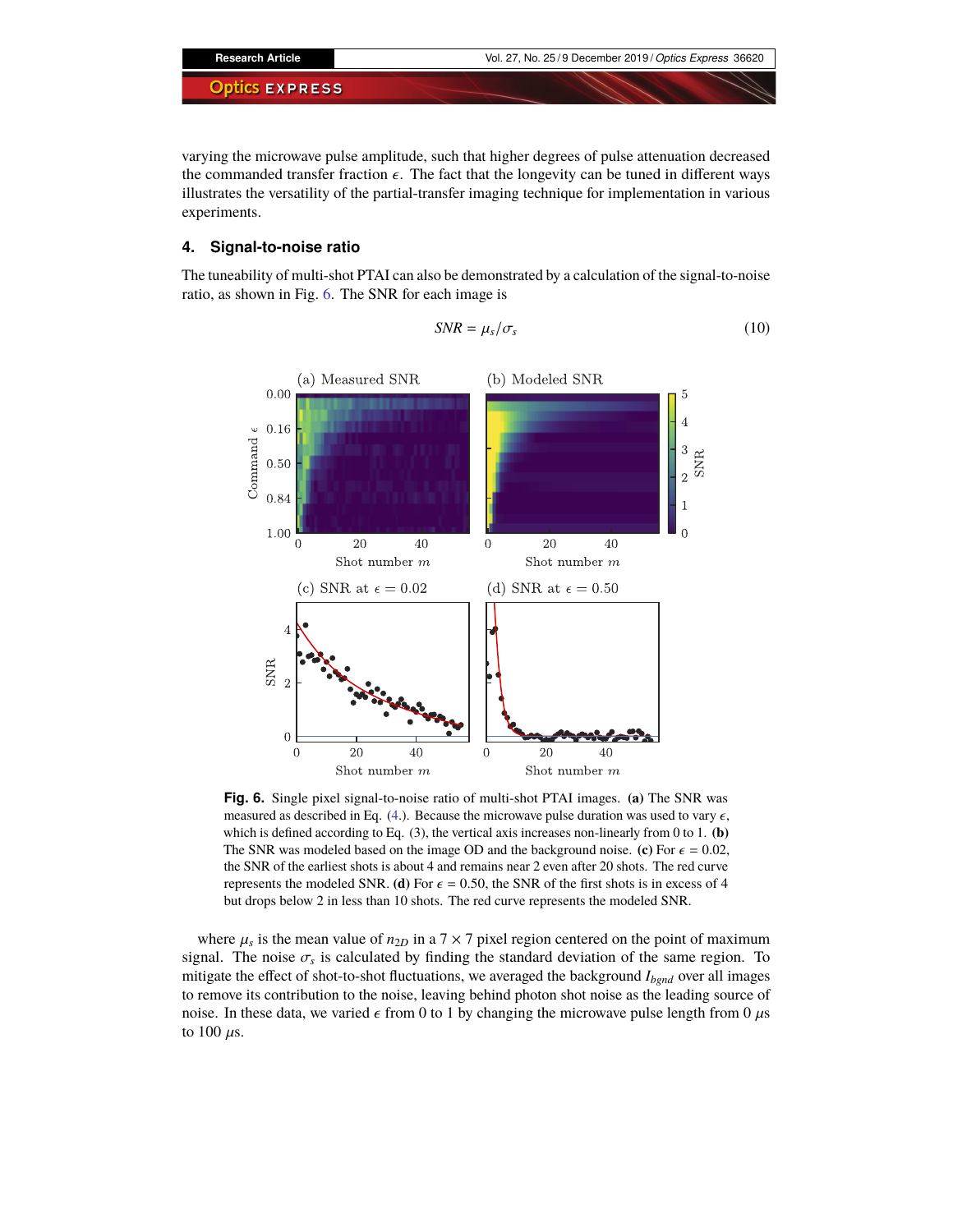The measured SNR was compared to a model of the SNR for absorption imaging,

$$
SNR_{model} = \frac{\text{OD}}{\Delta_0} \left( \frac{2}{1 + e^{\text{OD}}} \right)^{1/2},\tag{11}
$$

where OD is the optical depth of the atomic cloud and  $\Delta_0$  is the noise in the absence of atoms. The measured SNR is compared to the model for two values of  $\epsilon$  in Figs. [6\(](#page-9-1)c) and 6(d).

In the low  $\epsilon$  limit, tens of low SNR images may be captured. At higher  $\epsilon$ , images initially have higher SNR, but fewer images can be obtained before the cloud signal is comparable to shot noise. This illustrates a fundamental property of minimally-destructive imaging systems: there is always a trade-off between signal-to-noise ratio and destructivity.

#### <span id="page-10-0"></span>**5. Application: collective modes**

Partial-transfer absorption imaging is very useful for studies in which it is important to sample the same atomic cloud repeatedly. The observation of collective modes in a BEC — for example, to measure trap frequencies — is one example of an application for PTAI. We measured our dipole trap frequency by exciting and measuring the dipole mode of the BEC along  $\mathbf{e}_x$ .

We displaced our optical dipole trap center along  $e_x$  by laterally displacing one of the dipole beams, then abruptly restored it to its original position and allowed the BEC to oscillate in the trap. We repeatedly applied microwave pulses of duration 7 µs, transferring 7.5% of the atoms from  $|1, -1\rangle$  to  $|2, -2\rangle$ , and imaged the BEC 56 times in order to observe the dipole mode. The PTAI images were separated in time by 4 ms, as shown in Fig. [7.](#page-10-1) Fitting to the center of mass of each of the images gives an approximately 50 Hz trap frequency along  $\mathbf{e}_x$  (parallel to one of our dipole trap laser beams).



<span id="page-10-1"></span>**Fig. 7.** A collective dipole excitation in a BEC. A series of spatially low-passed images of the same BEC are inset at the top of the figure, showing a dipole mode. For ease of viewing, only the first and last 9 PTAI shots are shown. The center of mass position of the BEC along **e***x* is plotted as a function of PTAI shot number. The data show a clear oscillation without damping.

Before finding the center of mass of the BEC in Fig. [7,](#page-10-1) we applied a lowpass spatial filter to the images by convolving them with a Gaussian kernel [\[16\]](#page-13-5). The lowpass filter mitigates the effect of shot noise while preserving integrated atom number. We chose the cutoff spatial period to be smaller than the resolution of the imaging system to avoid discarding information about the cloud. We then found the center of mass by fitting the lowpassed images to a Thomas-Fermi profile and taking the peak position to be the center of mass.

As can be seen from Fig. [7,](#page-10-1) the resulting center of mass positions show nearly undamped oscillations, while the atom number is significantly depleted by the end of the measurement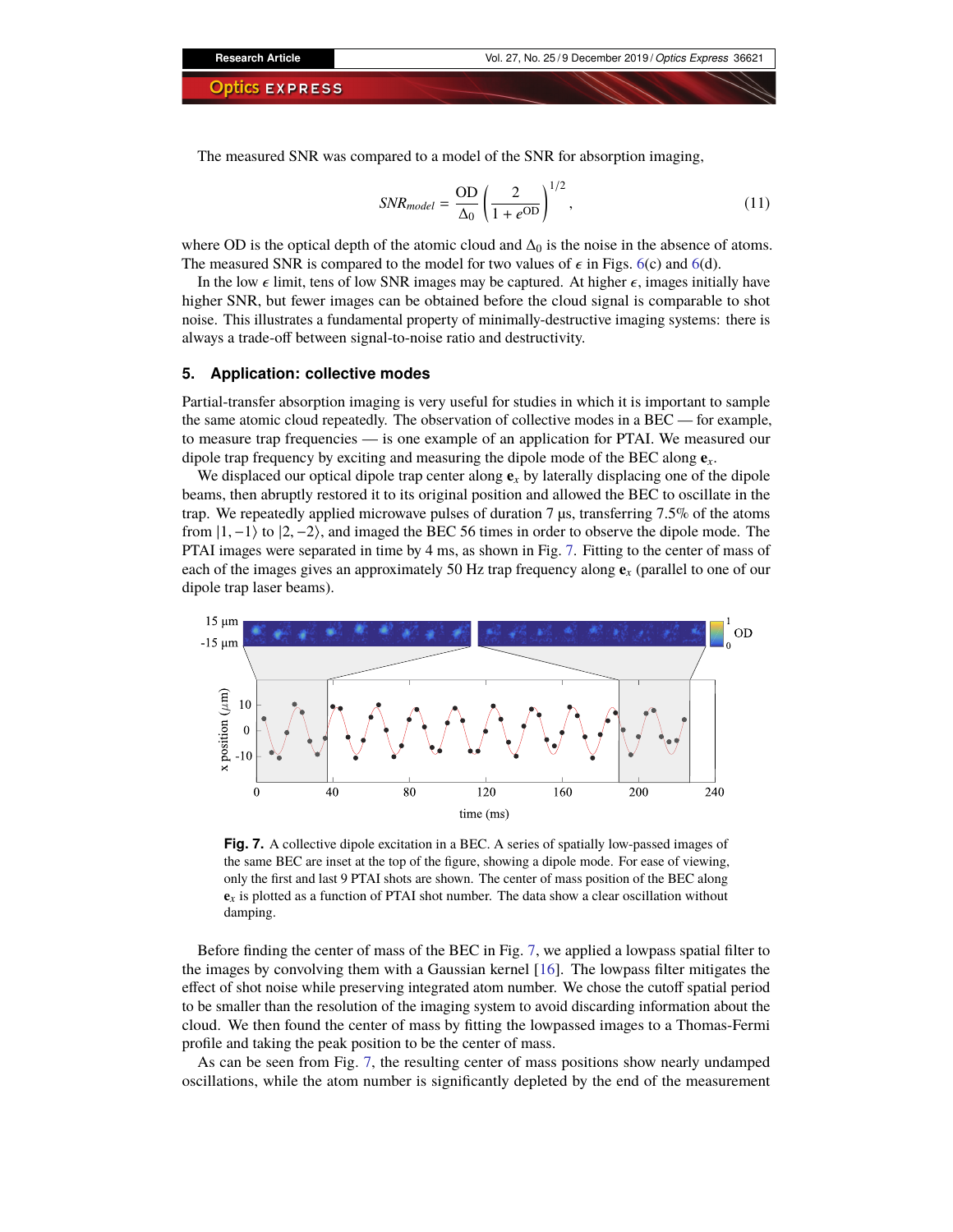sequence. Because of the ready ability to locate the BEC's position even at the end of the measurement sequence, it is clear that the center of mass measurement could have been performed with far weaker measurements, and therefore increased longevity.

#### **6. Discussion**

In every minimally-destructive imaging technique, there is a trade-off between image signal strength and the number of images of the cloud that can be captured. In PTAI the trade-off is adjusted by controlling the parameters of a pulse which couples bright and dark states rather than the optical parameters affecting the atom-light interaction. The selected duration and amplitude of the coupling pulse determine the fraction of atoms that is transferred into the bright state and subsequently imaged in each of a series of images. Larger transfer fractions lead to fewer images, each with larger signal, while smaller transfer fractions lead to a larger number of images, each with with reduced signal.

Multi-shot partial-transfer absorption imaging, though valuable, is not without its limitations. The imaging duty cycle is limited by the camera readout time (500  $\mu$ s) and by the time necessary for the imaged atoms to leave the imaging region, although a transverse blow-away beam would resolve the latter constraint. Measurements of atomic clouds of high OD typically underrepresent the optical depth of the cloud, as shown in Fig.  $3(a)$  $3(a)$ , which is one reason that time-of-flight is such a common technique for imaging optically thick clouds. Additionally, rescattering of atoms in  $|d\rangle$  by atoms in  $|b\rangle$  reduces the reproducibility of the measurements. The PTAI technique is best-suited for small  $\epsilon$ ; indeed, for those who seek out a minimally-destructive imaging technique, many weak measurements are likely to be preferable over a few measurements with enhanced signal.

Additionally, we demonstrated multi-shot PTAI with more than 50 images by coupling out a constant percentage of atoms on each shot. The technique could instead be performed at constant SNR by increasing  $\epsilon$  from each shot to the next to compensate for the overall decrease in atom number. For the case of measuring dipole oscillations in a harmonic trap, as we have demonstrated, the fixed SNR is likely to be convenient. In more exciting applications such as probing strongly interacting quantum systems,  $\epsilon$  enters into the system's conditional master equation by defining the strength of the associated jump operations; in this case, making  $\epsilon$ time-dependent complicates the system. Thus the practical utility of varying  $\epsilon$  depends on the desired application.

We showed that multi-shot PTAI is a valuable technique for repeated measurements of an atomic cloud and that the strength of the measurements can be easily tuned. In the case of strong transfer (high  $\epsilon$  and low  $\xi$ ), a few relatively high-signal images of the BEC may be captured before the cloud is depleted. For weak measurements (low  $\epsilon$  and high  $\xi$ ) the same ensemble may be sampled tens of times with minimal perturbation.

### **Appendix A. Calculation of I**sat **and** <sup>α</sup>

The values for the parameters  $I<sub>sat</sub>$  and  $\alpha$  from Eq. (2) were calculated for the Princeton Instruments ProEM HS: 512BX3 camera we used. The camera has a  $512\times512$  imaging array with 16  $\mu$ m $\times16$ µm square pixels. We hardware-binned the pixels into  $3 \times 3$  groups, giving effective 48  $\mu$ m $\times$ 48 µm super-pixels.

At our 780 nm imaging transition, the  $1.669(2)$  mW/cm<sup>2</sup> saturation intensity corresponds to a  $6.551(8) \times 10^{16}$  photon/s/cm<sup>2</sup> flux. For our 25 us imaging pulse duration, a conversion of 0.38 photo-electrons per 16-bit analog-digital unit (ADU), and the camera's 78% quantum efficiency, each CCD super-pixel registers about 4300 ADUs when illuminated at *I*sat. Given an optical transmission of 80%, this number is reduced to about 3400 counts per pixel.

Following the procedure in [\[13\]](#page-13-2), we obtained  $\alpha$  by first computing  $n\sigma_0$  as a function of  $I/I_{\text{sat}}$ for a variety of candidate values of  $\alpha$  from 0.5 to 5, as shown in Fig. [8\(](#page-12-10)a). Since the physical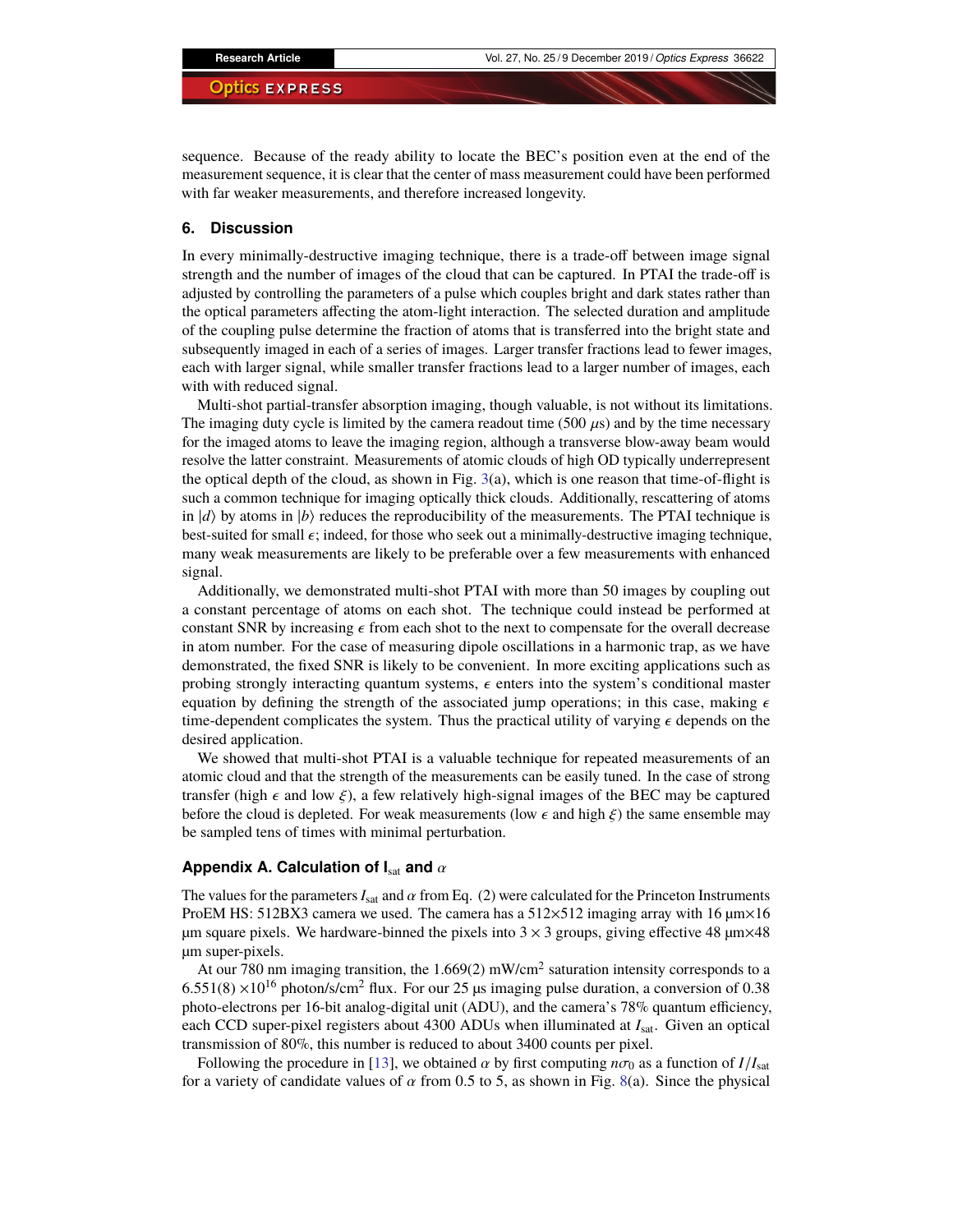

product  $n\sigma_0$  is independent of *I*, we plotted the computed  $n\sigma_0$  as a function of  $I/I_{sat}$  and fitted each curve to a line. Plotting the slopes of the  $n\sigma_0$  curves as a function of  $\alpha$ , as shown in Fig. [8\(](#page-12-10)b), we selected the value of  $\alpha$  which gave a slope of zero. This analysis yielded  $\alpha = 1.13(2)$ .



<span id="page-12-10"></span>**Fig. 8.** (a) The series of curves each shows  $n\sigma_0$  as a function of  $I/I_{\text{sat}}$  for a candidate value of  $\alpha$  along with a linear fit. **(b)** Here the slope of the linear fit to each  $n\sigma_0(\alpha)$  curve is shown as a function of the candidate value of  $\alpha$ . The value chosen for  $\alpha$  is where the slope goes to zero.

### **Funding**

National Science Foundation (1430094); Air Force Office of Scientific Research (5710003636); Army Research Office (W911NF-10-1-0452).

#### **Acknowledgments**

The authors thank the Joint Quantum Institute for their support of this work.

#### **Disclosures**

The authors declare no conflicts of interest.

#### **References**

- <span id="page-12-0"></span>1. M. Jasperse, "Faraday Magnetic Resonance Imaging of Bose-Einstein Condensates," Ph.D. thesis, Monash University  $(2015)$
- <span id="page-12-1"></span>2. M. Andrews, M.-O. Mewes, N. van Druten, D. Durfee, D. Kurn, and W. Ketterle, "Direct, nondestructive observation of a Bose condensate," [Science](https://doi.org/10.1126/science.273.5271.84) **273**(5271), 84–87 (1996).
- <span id="page-12-2"></span>3. M. R. Andrews, C. G. Townsend, H. J. Miesner, D. S. Durfee, D. M. Kurn, and W. Ketterle, "Observation of interference between two bose condensates," [Science](https://doi.org/10.1126/science.275.5300.637) **275**(5300), 637–641 (1997).
- <span id="page-12-3"></span>4. C. C. Bradley, C. A. Sackett, and R. G. Hulet, "Bose-Einstein Condensation of Lithium: Observation of Limited Condensate Number," [Phys. Rev. Lett.](https://doi.org/10.1103/PhysRevLett.78.985) **78**(6), 985–989 (1997).
- <span id="page-12-4"></span>5. M. Gajdacz, P. L. Pedersen, T. Morch, A. J. Hilliard, J. Arlt, and J. F. Sherson, "Non-destructive Faraday imaging of dynamically controlled ultracold atoms," [Rev. Sci. Instrum.](https://doi.org/10.1063/1.4818913) **84**(8), 083105 (2013).
- <span id="page-12-5"></span>6. F. Kaminski, N. S. Kampel, M. P. H. Steenstrup, A. Griesmaier, E. S. Polzik, and J. H. Müller, "In-situ dual-port polarization contrast imaging of Faraday rotation in a high optical depth ultracold 87Rb atomic ensemble," [Eur. Phys.](https://doi.org/10.1140/epjd/e2012-30038-0) [J. D](https://doi.org/10.1140/epjd/e2012-30038-0) **66**(9), 227 (2012).
- <span id="page-12-6"></span>7. P. B. Wigley, P. J. Everitt, K. S. Hardman, M. R. Hush, C. H. Wei, M. A. Sooriyabandara, P. Manju, J. D. Close, N. P. Robins, and C. C. N. Kuhn, "Non-destructive shadowgraph imaging of ultra-cold atoms," [Opt. Lett.](https://doi.org/10.1364/OL.41.004795) **41**(20), 4795–4798 (2016).
- <span id="page-12-7"></span>8. J. E. Lye, J. J. Hope, and J. D. Close, "Nondestructive dynamic detectors for Bose-Einstein condensates," [Phys. Rev.](https://doi.org/10.1103/PhysRevA.67.043609) [A](https://doi.org/10.1103/PhysRevA.67.043609) **67**(4), 043609 (2003).
- <span id="page-12-8"></span>9. L. D. Turner, K. F. E. M. Domen, and R. E. Scholten, "Diffraction-contrast imaging of cold atoms," [Phys. Rev. A](https://doi.org/10.1103/PhysRevA.72.031403) **72**(3), 031403 (2005).
- <span id="page-12-9"></span>10. D. V. Freilich, D. M. Bianchi, A. M. Kaufman, T. K. Langin, and D. S. Hall, "Real-Time Dynamics of Single Vortex Lines and Vortex Dipoles in a Bose-Einstein Condensate," [Science](https://doi.org/10.1126/science.1191224) **329**(5996), 1182–1185 (2010).